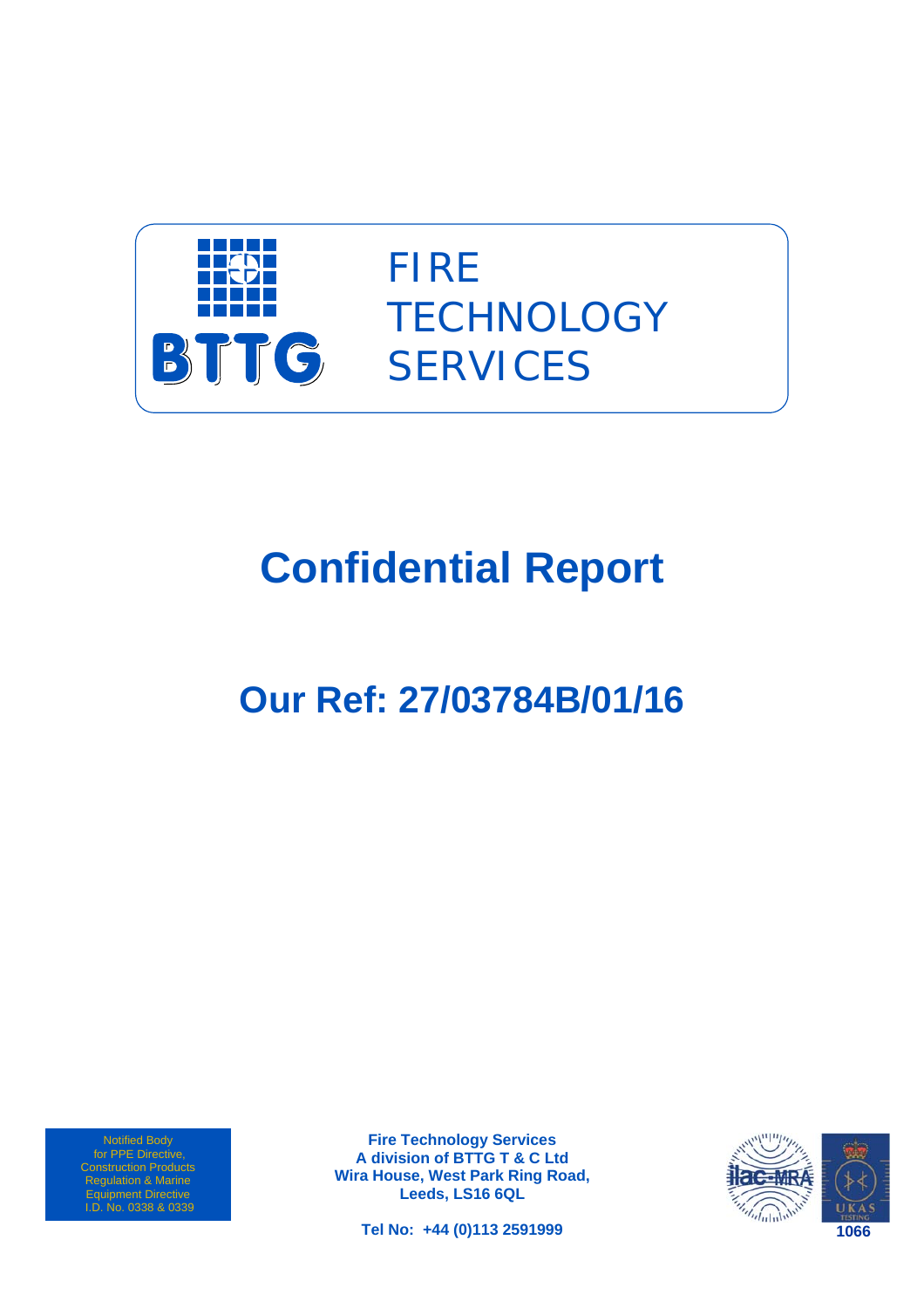

15 February 2016

BTTG Testing & Certification Ltd. Wira House West Park Ring Road Leeds, LS16 6QL England

> Tel: +44 (0)113 259 1999 Web:http://www.bttg.co.uk Email:CSLeeds@bttg.co.uk

| Our Ref: 27/03784B/01/16<br>Your Ref: |                                                                                                                       | Page 1 of 7 |
|---------------------------------------|-----------------------------------------------------------------------------------------------------------------------|-------------|
| Client:                               | Kvadrat A/S<br>Lundbergsvej 10<br>8400 Ebeltoft<br>Denmark                                                            |             |
| Job Title:                            | Fire Test on One Sample of Fabric                                                                                     |             |
| <b>Clients Order Ref:</b>             | --                                                                                                                    |             |
| Date of Receipt:                      | 25 February 2016                                                                                                      |             |
| Description of Sample:                | One sample of fabric, referenced: Clara 2, 92% new wool, 8% nylon.                                                    |             |
| Work Requested:                       | Fire Technology Services were requested to carry out a fire test on<br>the sample supplied to BS EN 1021 Parts 1 & 2. |             |

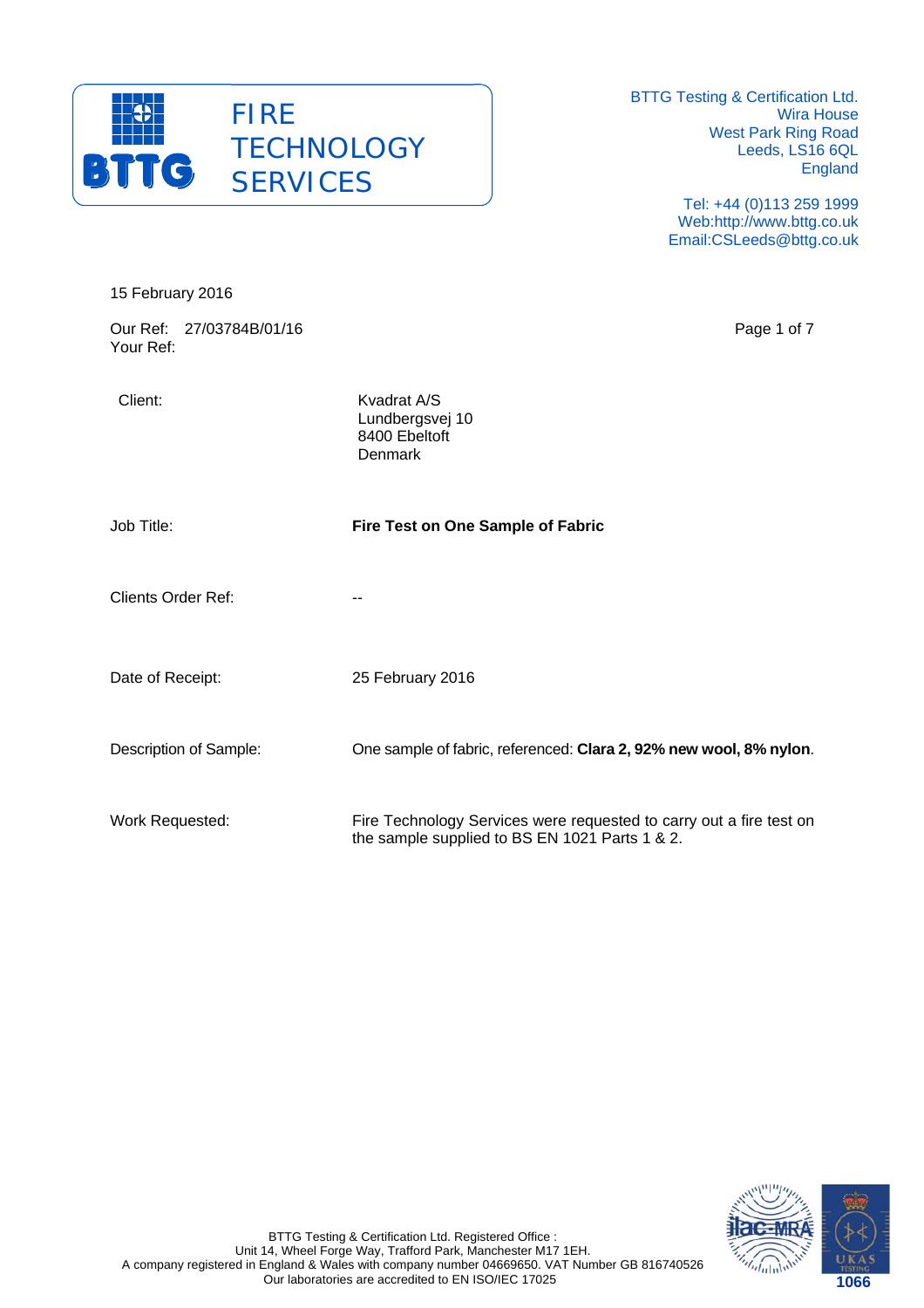

> Tel: +44 (0)113 259 1999 Web:http://www.bttg.co.uk Email:CSLeeds@bttg.co.uk

15 February 2016 **Page 2 of 7** and 2016

Our Ref: 27/03784B/01/16 Your Ref:

# **Kvadrat A/S**

#### **FIRE TESTS ACCORDING TO BS EN 1021-1:2014 Assessment of the ignitability of upholstered furniture. Part I. Ignition Source 0: Smouldering cigarette**

**Date of Test: 15/02/16** 

### **Conditioning**

The sample was water-soaked and dried in accordance with Annex D of this standard. After drying the sample was conditioned for at least 16 hours at a temperature of  $23\pm2\degree$ C and relative humidity of  $50\pm5\%$ .

The sample was tested in a room of volume 25m<sup>3</sup> and 20<sup>o</sup>C.

### **Procedure**

The test was carried out in accordance with BS EN 1021-1:2014. The sponsor sampled the material and the specimens were cut from the sample received to the dimensions set out in the standard.

The specimens were mounted over fillings of standard non-FR polyurethane foam of density about  $22$ Kg/m $^3$ .

Tests were made using ignition source 0.

#### **Requirements**

The specimens shall not:-

#### Smouldering Criteria

- a) display escalating combustion requiring active extinction.
- b) smoulder or burn until it is essentially consumed within the test duration.
- c) smoulder or burn to the extremities of the specimen, or through the full thickness, within the duration of the test.
- d) smoulder for more than one hour.
- e) on final examination, show evidence of progressive smouldering.

# Flaming Criteria

a) show evidence of flaming initiated by a smouldering source.

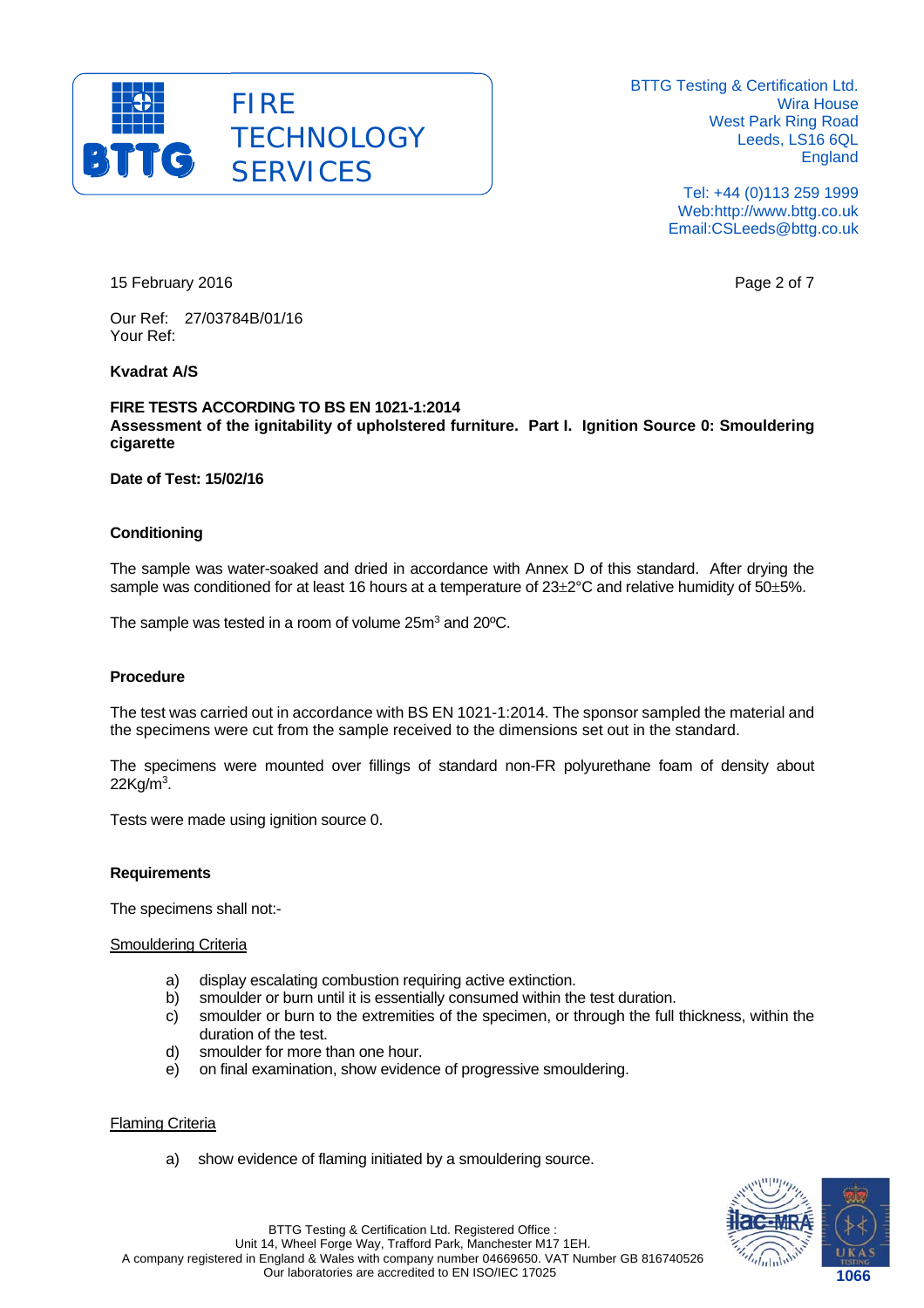

> Tel: +44 (0)113 259 1999 Web:http://www.bttg.co.uk Email:CSLeeds@bttg.co.uk

15 February 2016 **Page 3 of 7** 

Our Ref: 27/03784B/01/16 Your Ref:

# **Kvadrat A/S**

#### **Results**

|                                                              | Cigarette |     |                |          |  |
|--------------------------------------------------------------|-----------|-----|----------------|----------|--|
|                                                              | 1         | 2   | 3 <sup>1</sup> | Comments |  |
| <b>Smouldering Criteria (Yes/No)</b>                         |           |     |                |          |  |
| Unsafe escalating combustion                                 | No.       | No. |                |          |  |
| Test assembly consumed                                       | No.       | No. |                |          |  |
| Smoulders to extremities                                     | No.       | No. |                |          |  |
| Smoulders through thickness                                  | No.       | No. |                |          |  |
| Smoulders more than1 hour                                    | No.       | No. |                |          |  |
| In final examination, presence of<br>progressive smouldering | No.       | No. |                |          |  |
| Ignitability Performance (Yes/No)                            |           |     |                |          |  |
| Occurrence of flames                                         | No        | No. |                |          |  |
| Ignition / Non Ignition (I/NI)                               | ΝI        | ΝI  |                |          |  |

<sup>1</sup> Results for cigarette 3, only if applicable.

### **Note**

The test results relate only to the ignitability of the combination of materials under the particular conditions of test; they are not intended as a means of assessing the full potential fire hazard of the materials in use.

# **Comments**

A NI designation indicates that the sample meets the performance requirements of BS EN 1021-1.

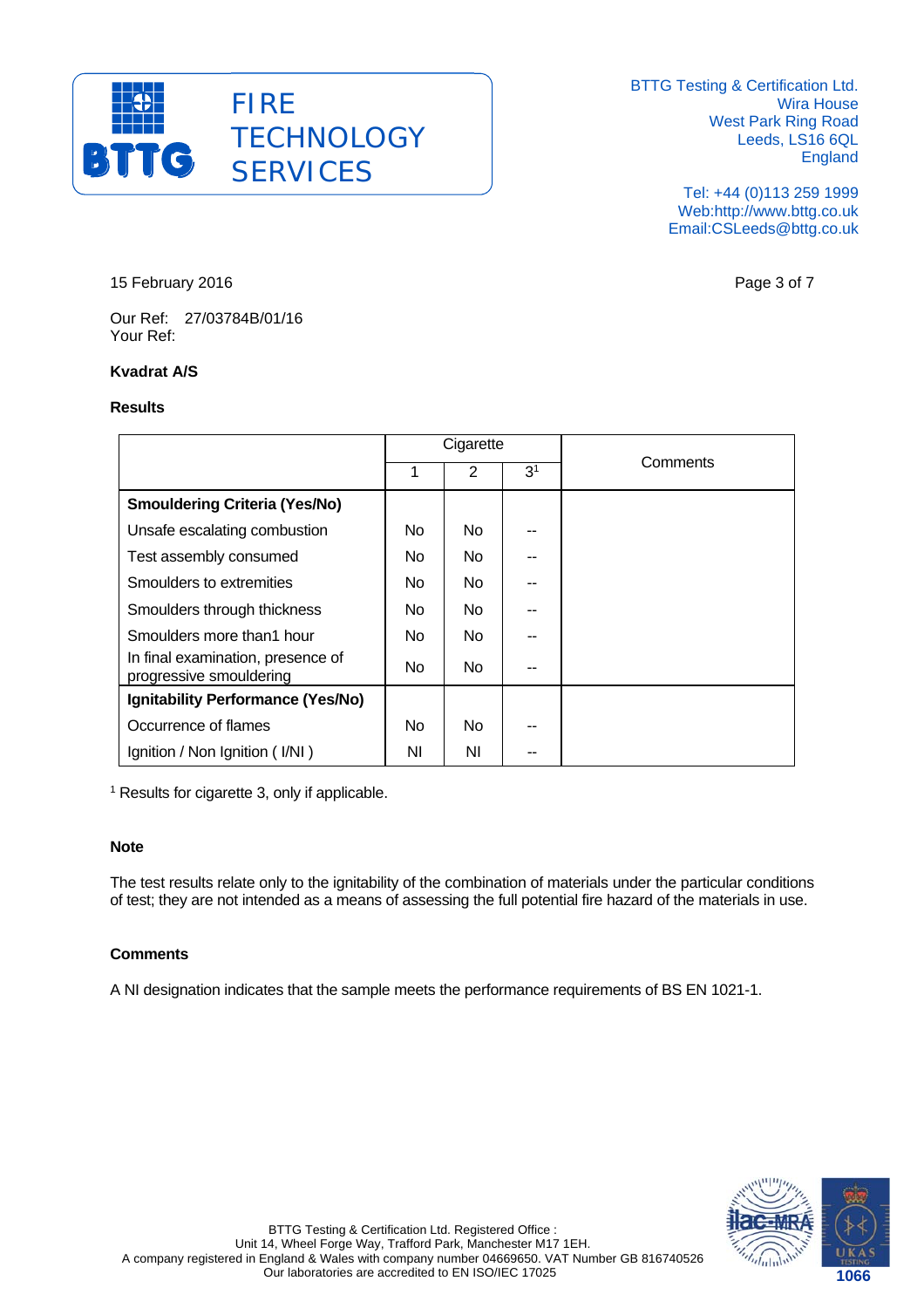

> Tel: +44 (0)113 259 1999 Web:http://www.bttg.co.uk Email:CSLeeds@bttg.co.uk

15 February 2016 **Page 11 Automobile 12 February 2016 Page 4 of 7** 

Our Ref: 27/03784B/01/16 Your Ref:

# **Kvadrat A/S**

#### **FIRE TESTS ACCORDING TO BS EN 1021-2:2014 Assessment of the ignitability of upholstered furniture. Part 2. Ignition Source 1: Match flame equivalent.**

#### **Date of Test: 15/02/16**

#### **Conditioning**

The sample was water-soaked and dried in accordance with Annex D of this standard. After drying the sample was conditioned for at least 16 hours at a temperature of  $23\pm2\degree$ C and relative humidity of  $50\pm5\%$ .

The sample was tested in a room of volume 25m<sup>3</sup> and 20<sup>o</sup>C.

#### **Procedure**

The test was carried out in accordance with BS EN 1021-2:2014. The sponsor sampled the material and the specimens were cut from the sample received to the dimensions set out in the standard.

The specimens were mounted over fillings of standard non-FR polyurethane foam of density about  $22$ Kg/m $^3$ .

Tests were made using ignition source 1.

#### **Requirements**

The specimens shall not:-

#### Smouldering Criteria

- a) display escalating combustion requiring active extinction.
- b) smoulders until it is essentially consumed within the test duration.
- c) smoulder to the extremities of the specimen, or through the full thickness, within the duration of the test.
- d) smoulder for more than one hour.
- e) show evidence of charring, other than discolouration, for more than 100mm in any direction apart from the nearest part of the original position of the source.

#### Flaming Criteria

- a) display escalating combustion requiring active extinction.
- b) burns until it is essentially consumed within the test duration.
- c) burns to the extremities of the specimen, or through the full thickness, within the duration of the test.
- d) exhibit any flaming for more than 120 seconds after removal of the burner tube.



**1066 1066** 



Unit 14, Wheel Forge Way, Trafford Park, Manchester M17 1EH. A company registered in England & Wales with company number 04669650. VAT Number GB 816740526

Our laboratories are accredited to EN ISO/IEC 17025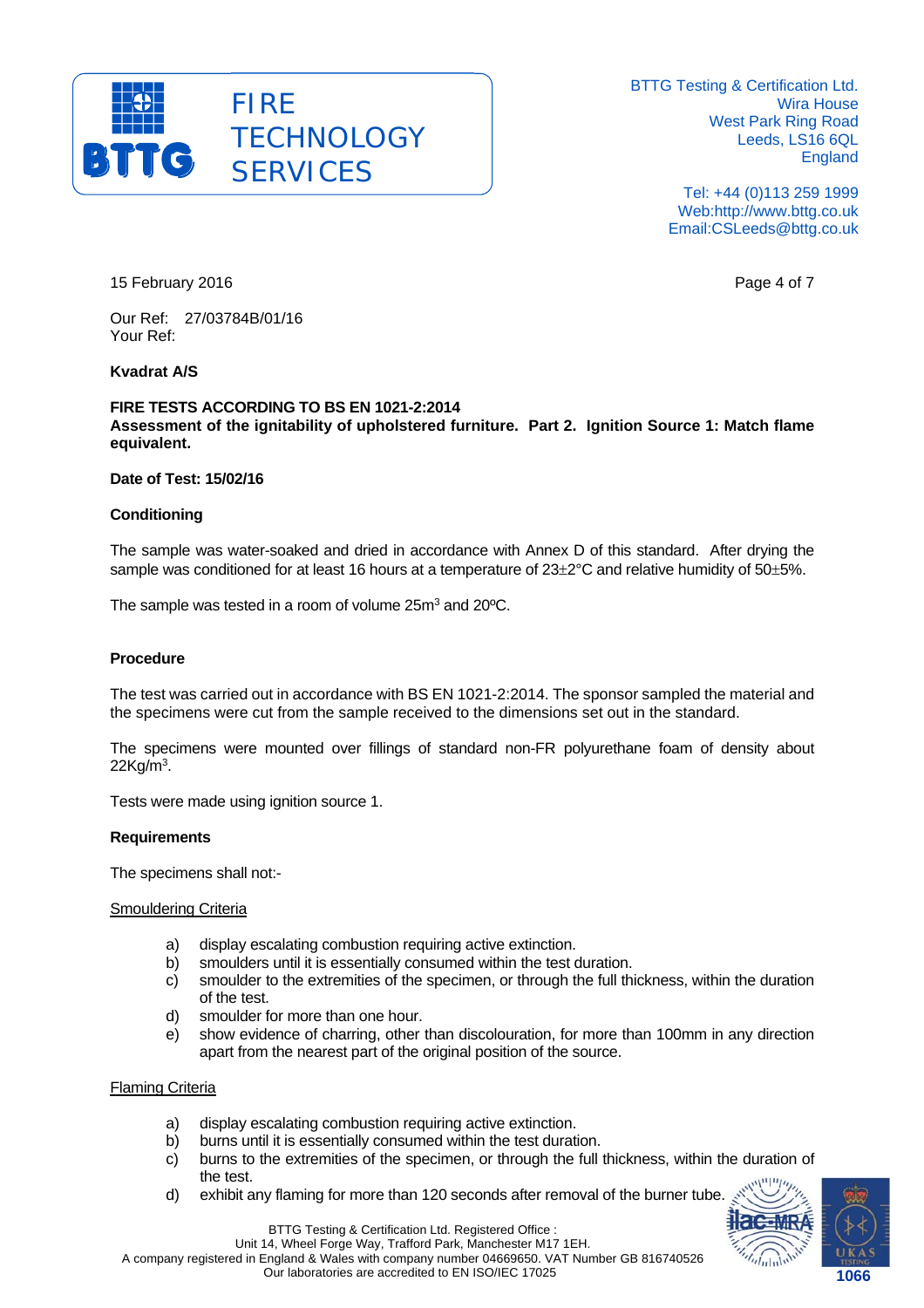

> Tel: +44 (0)113 259 1999 Web:http://www.bttg.co.uk Email:CSLeeds@bttg.co.uk

15 February 2016 **Page 5 of 7** 

Our Ref: 27/03784B/01/16 Your Ref:

# **Kvadrat A/S**

#### **Results**

|                                                              | Match Flame<br>Equivalent |     | Comments |
|--------------------------------------------------------------|---------------------------|-----|----------|
|                                                              |                           | 2   |          |
| <b>Smouldering Criteria (Yes/No)</b>                         |                           |     |          |
| Unsafe escalating combustion                                 | No.                       | No  |          |
| Test assembly consumed                                       | No.                       | No  |          |
| Smoulders to extremities                                     | <b>No</b>                 | No  |          |
| Smoulders through thickness                                  | No.                       | No  |          |
| Smoulders more than 1 hour                                   | No.                       | No  |          |
| In final examination, presence of<br>progressive smouldering | No.                       | No. |          |
|                                                              |                           |     |          |
| Ignitability Performance (Yes/No)                            |                           |     |          |
| Unsafe escalating combustion                                 | No.                       | No  |          |
| Test assembly consumed                                       | No.                       | No  |          |
| <b>Flames to extremities</b>                                 | <b>No</b>                 | No. |          |
| Flames through thickness                                     | N <sub>0</sub>            | No. |          |
| Flames longer than 120 seconds                               | No.                       | No. |          |
| Ignition / Non Ignition (I/NI)                               | ΝI                        | ΝI  |          |

# **Note**

The test results relate only to the ignitability of the combination of materials under the particular conditions of test; they are not intended as a means of assessing the full potential fire hazard of the materials in use.

#### **Comments**

A NI designation indicates that the sample meets the performance requirements of BS EN 1021-2.

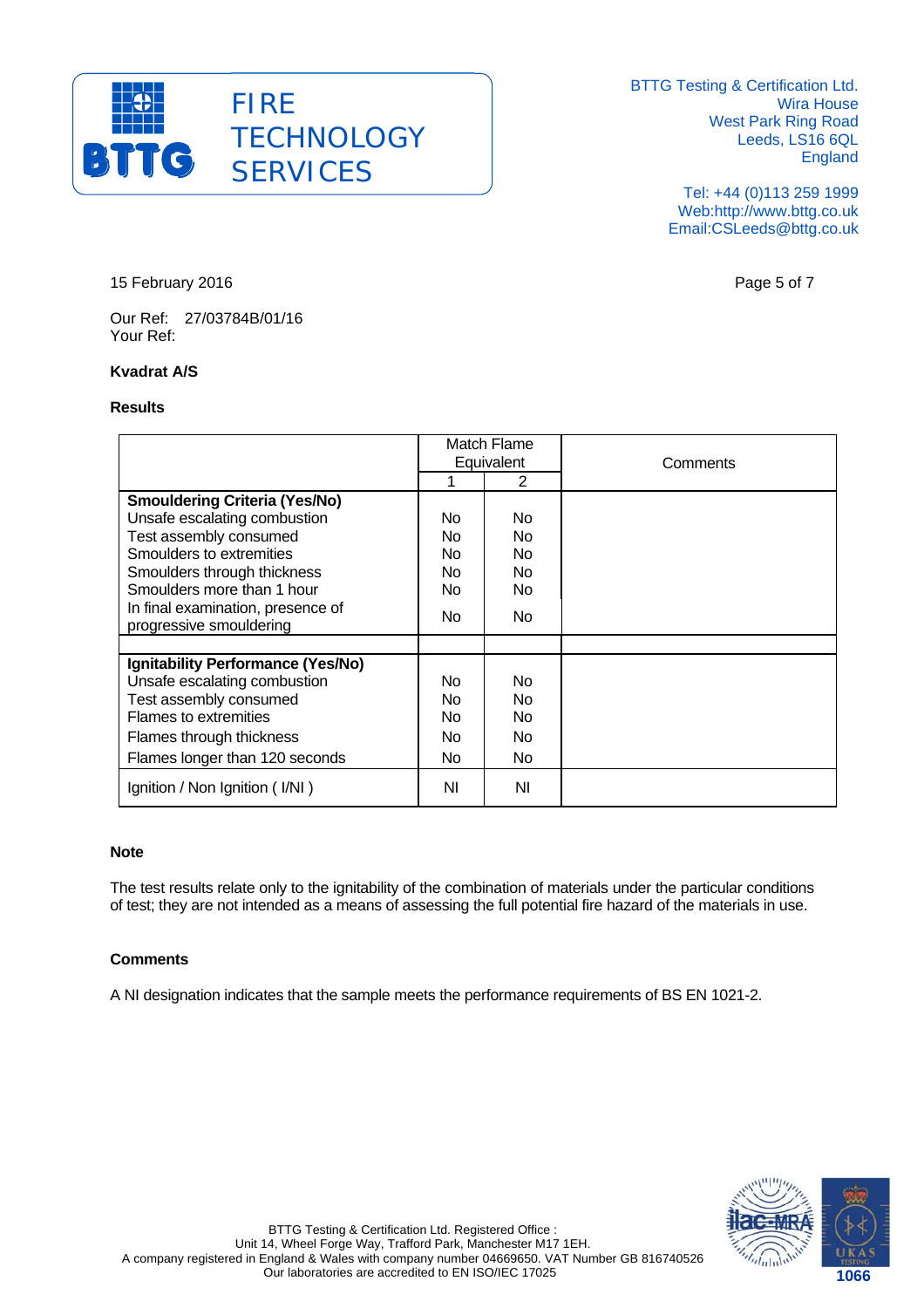

> Tel: +44 (0)113 259 1999 Web:http://www.bttg.co.uk Email:CSLeeds@bttg.co.uk

15 February 2016 **Page 6 of 7** 

Our Ref: 27/03784B/01/16 Your Ref:

# **Kvadrat A/S**

Uncertainty of measurement has not been taken into account when presenting the test result. The relevant uncertainty value is included as an annex which forms an integral part of the report.

|                   | B Marsden (Mrs), Fire Technician |
|-------------------|----------------------------------|
| Countersigned by: | P Doherty, Operational Head      |

Enquiries concerning this report should be addressed to Customer Services.